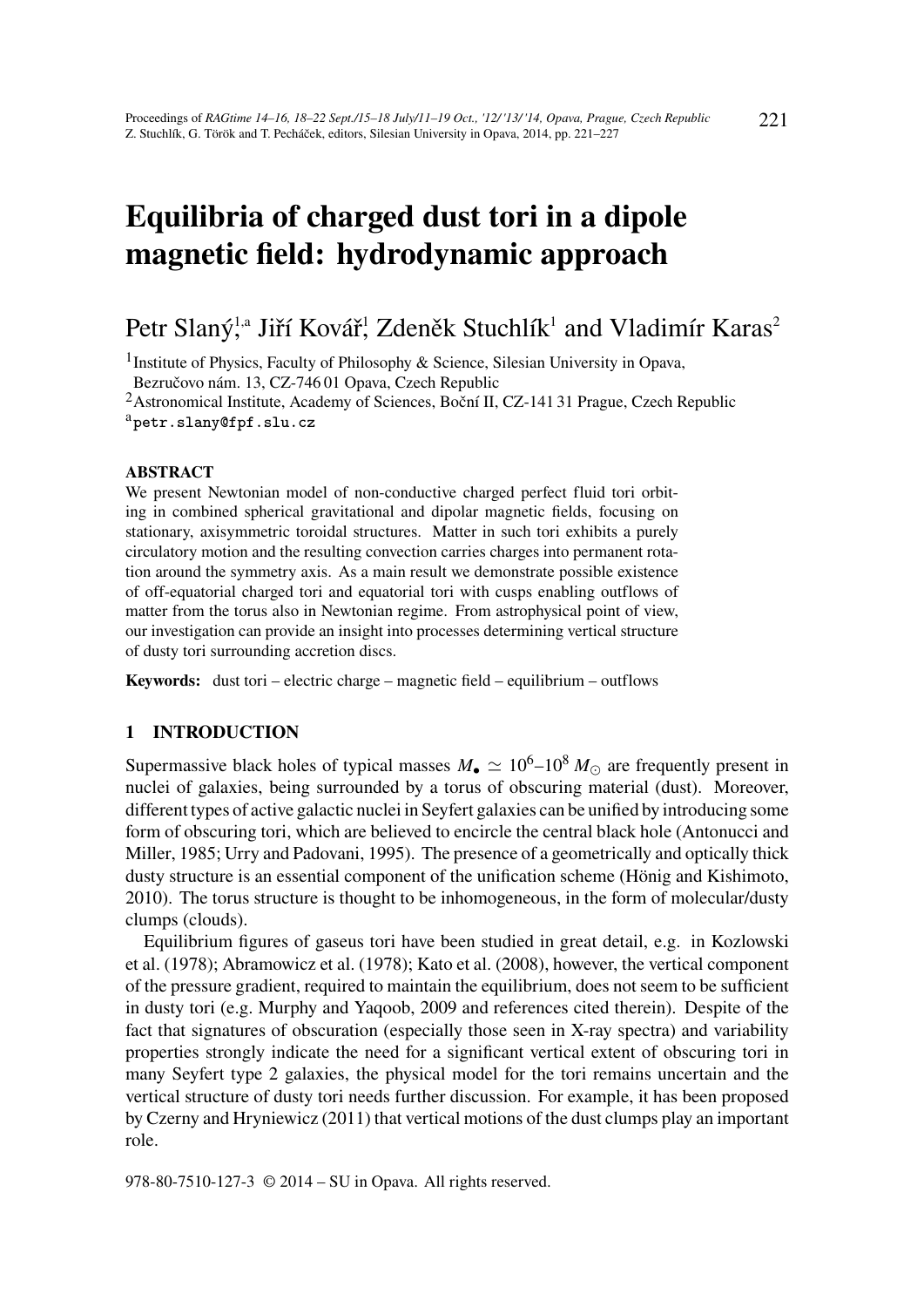### 222 *P. Slaný, J. Kovář, Z. Stuchlík and V. Karas*

Due to complex electromagnetic processes like photoionisation or plasma electron and ion currents entering the grain surface, the dust particles should possess some net electric charge. In this case, the electrostatic charge is one of the essential parameters that control the dynamics of dust grains embedded in the surrounding cosmic plasma. It was shown, that when electromagnetic forces are taken into account, electrically charged matter can establish vertically extended structures that "levitate" above and under the equatorial plane. The Newtonian study of charged dust grains orbiting in planetary magnetospheres and forming halo orbits were published, e.g. in Howard et al. (1999); Dullin et al. (2002), while the question, if such halo orbits can survive also in strong gravitational fields near compact objects, was successfully answered in Kovář et al. (2008); Stuchlík et al. (2009); Kovář et al. (2010), using both pseudo-Newtonian and general relativistic studies. Of course, in many astrophysical scenarios such simple test-particle approaches fail because of higher densities of charged matter in reality. Then possible approaches follow from the kinetic theory (suitable for lower density matter) or from hydrodynamics (suitable for higher densities).

In this overview we present Newtonian hydrodynamic model of perfect fluid tori with electric charge spread through the fluid of infinite resistivity, which is an opposite limit to the well known ideal magnetohydrodynamics with zero resistivity commonly used to model many astrophysical plasmas (e.g. Punsly, 2001). In more details, the topic presented here is treated in Slaný et al. (2013). General relativistic version of our approach was published in Kovář et al. (2011, 2014) where the charged perfect-fluid tori of infinite resistivity encircling the Reissner–Nordstrøm black hole (without any magnetic field) and Schwarzschild black hole embedded in a homogeneous magnetic field, respectively, were analysed. The kinetic approach suitable for modelling toroidal structures is outlined in Cremaschini et al. (2013).

#### 2 NEWTONIAN MODEL FOR INCOMPRESSIBLE FLUID

The Euler equation for a perfect fluid orbiting in gravitational and electromagnetic fields has the form:

$$
\varrho_{\rm m}(\partial_t v_i + v^j \nabla_j v_i) = -\nabla_i P - \varrho_{\rm m} \nabla_i \Phi + \varrho_{\rm e} (E_i + \epsilon_{ijk} v^j B^k) , \qquad (1)
$$

where  $\varrho_m$  and  $\varrho_e$  are mass-density and charge-density, respectively, *P* denotes pressure, **v** is velocity field in the fluid, and  $\Phi$  corresponds to the gravitational potential. The electromagnetic field is described by its electric part E and magnetic part B.

Here, we assume stationary, axisymmetric flow of test charged perfect fluid in external spherical gravitational and dipolar magnetic fields. In spherical polar coordinates ( $r$ ,  $\theta$ ,  $\varphi$ )

$$
\Phi = -\frac{GM}{r},\tag{2}
$$

$$
E_i = 0, \qquad i = (r, \theta, \varphi), \tag{3}
$$

$$
B_r = 2\mu \frac{\cos \theta}{r^3}, \qquad B_\theta = \mu \frac{\sin \theta}{r^3}, \qquad (4)
$$

where *M* is the mass of central object and  $\mu > 0$  corresponds to magnetic dipole moment of external magnetic field. For stationary, axisymmetric flow

$$
v_r = v_\theta = 0, \quad v_\varphi = v_\varphi(r, \theta). \tag{5}
$$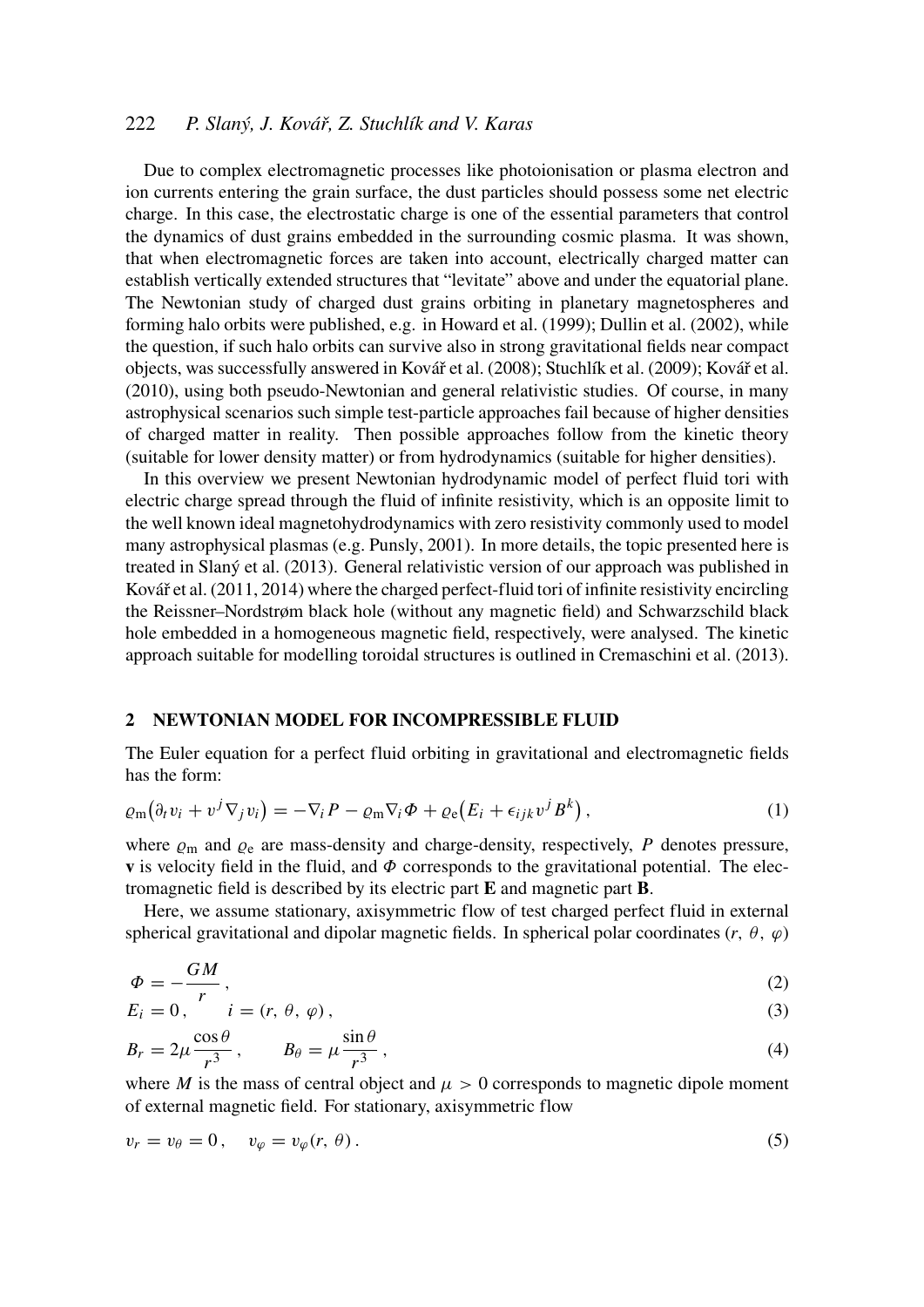The condition of hydrostatic equilibrium is described by two partial differential equations, following from Euler's equation:

$$
\frac{\partial P}{\partial r} = -\varrho_{\rm m} \frac{GM}{r^2} + \varrho_{\rm m} \frac{v_{\varphi}^2}{r} - \varrho_{\rm e} v_{\varphi} \mu \frac{\sin \theta}{r^3},\tag{6}
$$

$$
\frac{1}{r}\frac{\partial P}{\partial \theta} = \varrho_{\rm m} \frac{v_{\varphi}^2}{r} \cot \theta + 2\varrho_{\rm e} v_{\varphi} \mu \frac{\cos \theta}{r^3} \,. \tag{7}
$$

In order to solve this set of equations, it is useful to assume charge density in the form

$$
\varrho_{\rm e} = \varrho_{\rm m} q(r, \theta), \tag{8}
$$

where  $q(r, \theta)$  describes specific charge distribution in the fluid. Further we need an equation of state.

The simplest and also very illustrative is the case of incompressible fluid characterized by condition

$$
\varrho_{\rm m} = \text{const.}\tag{9}
$$

Analysis of integrability conditions for the set of PDEs (6) and (7) reveals that the orbital velocity  $v_{\varphi}$  could be of the same form as in the uncharged case, i.e.

$$
v_{\varphi}(r,\,\theta) = \mathbf{K}_2(r\sin\theta)^{\mathbf{K}_1},\tag{10}
$$

where  $K_1$  and  $K_2$  are constants which have to be specified. Assuming that the specific charge can be written in a separated form  $q(r, \theta) = q_1(r) q_2(\theta)$ , we obtain 4 families of specific charge distribution:

(1) 
$$
q(r, \theta) = Cr^{-3(K_1-1)/2}
$$
,

(2) 
$$
q(r, \theta) = Cr^{3/2}(\sin \theta)^{-3K_1}
$$
,

(3) 
$$
q(r, \theta) = Cr^{-3K_1/2} \sin^3 \theta
$$
,

(4) 
$$
q(r, \theta) = C (\sin \theta)^{3(1 - K_1)},
$$

where C is another constant.

In the centre of the torus, the pressure is expected to be maximal, descending monotonically to zero value at the torus surface. Analysis of the condition  $\nabla P = 0$  reveals that in the case of charged tori there are two possibilities for torus location: (i) *equatorial torus* with its centre in the equatorial plane  $(\theta = \pi/2)$ , (ii) *off-equatorial torus* with the centre at  $\theta \neq \pi/2$ .

#### 2.1 Equatorial tori

Uncharged perfect-fluid tori are presented in many classical textbooks on accretion discs, see, e.g. Frank et al. (2002) where also their Newtonian version is presented. These structures are characterized by their equipotential surfaces of "gravito-centrifugal" potential governing the motion of a barotropic fluid in prescribed gravitational field. The equipotential surfaces coincide with isobaric surfaces,  $P =$  const. In Newtonian regime, there are closed toroidal surfaces around the circle corresponding to the centre of the torus.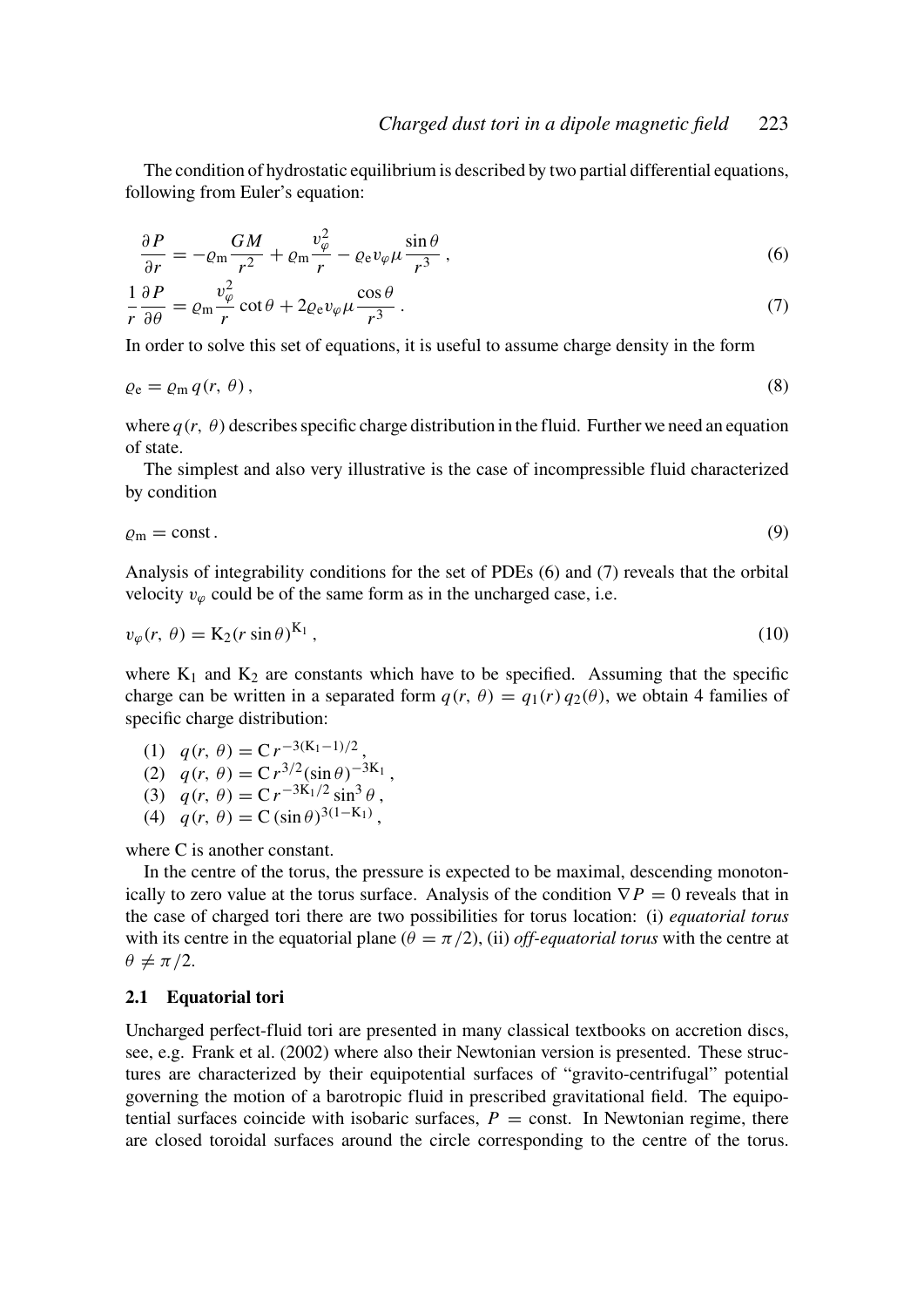

Figure 1. Charged Newtonian tori with cusps. The left panel shows negatively charged torus with cusps out of the equator (physically relevant torus is the small one on the *left*), while the *right* panel shows positively charged torus with the cusp in the equator.

Abramowicz and co-workers showed (Abramowicz et al., 1978; Kozlowski et al., 1978) that in relativistic regime, one of equipotential surfaces can be marginally closed containing the critical point, so-called *cusp*, in the inner edge in the equatorial plane, which enables outflow of matter from the torus and, in fact, accretion onto central compact object. Next, Stuchlík and co-workers showed, see e.g. (Stuchlík et al., 2000; Slaný and Stuchlík, 2005) that cosmic repulsion, represented by the cosmological term in Einstein equations, leads to the existence of another cusp in the structure of equipotential surfaces, now being located at the outer edge in the equatorial plane. For current value of the cosmological constant, however, the outer cusp could be relevant only for very huge toroidal structures of galactic dimensions around supermassive black holes.

In the case of charged tori, we have shown that the cusps can exist also in Newtonian regime and, moreover, that their location is not bound to the equatorial plane only. Structure of isobaric surfaces for cases with cusps is presented in Fig. 1. The left panel describes negatively charged 1<sup>st</sup>-family torus<sup>1</sup> with uniform distribution of the specific angular momentum  $\ell(r, \theta) = K_2 = \text{const}^2$  and spherical distribution of the specific charge. The right panel presents positively charged 4<sup>th</sup>-family torus with uniform distribution of the specific angular momentum and radial distribution of the specific charge.

#### 2.2 Off-equatorial tori

For negatively charged fluid of the  $2<sup>nd</sup>$ ,  $3<sup>rd</sup>$  and  $4<sup>th</sup>$  family-type there exists the possibility of stable off-equatorial tori located symmetrically above and under the equatorial plane. The situation for tori with uniform distribution of the specific angular momentum ( $K_1 = -1$ )

<sup>1</sup> In all presented situations we will expect positive rotation of the torus, i.e.  $v_{\varphi} > 0$  for all fluid elements. In the case of negative rotation, the electric charge of the torus would be opposite.

<sup>&</sup>lt;sup>2</sup> Tori with constant specific angular momentum correspond to the choice K<sub>1</sub> = −1.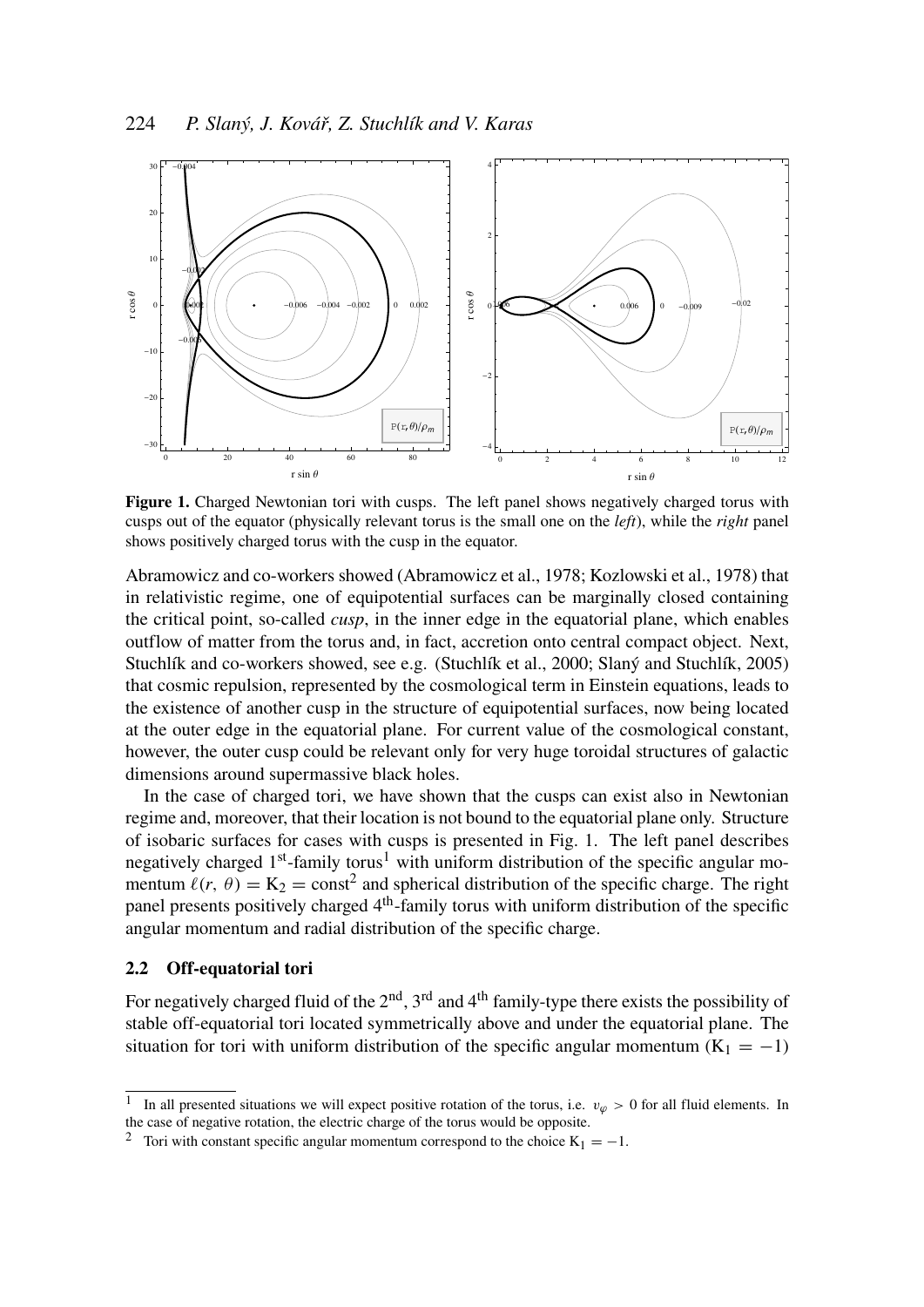

Figure 2. Off-equatorial negatively charged tori with cylindrical (*left panel*) and radial (*right panel*) distribution of the specific charge.

is presented in Fig. 2 where the left panel shows tori with cylindrical distribution of the specific charge  $(2<sup>nd</sup>-family)$  while the right panel shows tori with radial distribution of the specific charge  $(4<sup>th</sup>$ -family).

#### 3 COMMENTS

For any perfect fluid, the basic set of partial differential equations (PDEs) (6) and (7) has the form

$$
\frac{1}{\varrho_{\rm m}} \frac{\partial P}{\partial r} = \mathcal{A}(r, \theta), \tag{11}
$$

$$
\frac{1}{\varrho_{\rm m}}\frac{\partial P}{\partial \theta} = \mathcal{B}(r,\,\theta). \tag{12}
$$

If we define a new function

$$
h(r,\,\theta) = \frac{P}{\varrho_{\rm m}}\,,\tag{13}
$$

the above set of PDEs can be written for incompressible fluid in the form

$$
\frac{\partial h}{\partial r} = \mathcal{A}(r, \theta), \tag{14}
$$

$$
\frac{\partial h}{\partial \theta} = \mathcal{B}(r, \theta). \tag{15}
$$

Now we can think about more general fluid described by polytropic equation of state,  $P = K \varrho_m^{\gamma}$ . Since surfaces  $P(r, \theta) =$  const coincide with surfaces  $\varrho_m(r, \theta) =$  const, due to which they coincide also with surfaces  $h(r, \theta) = \text{const}$ , we can use the function h instead of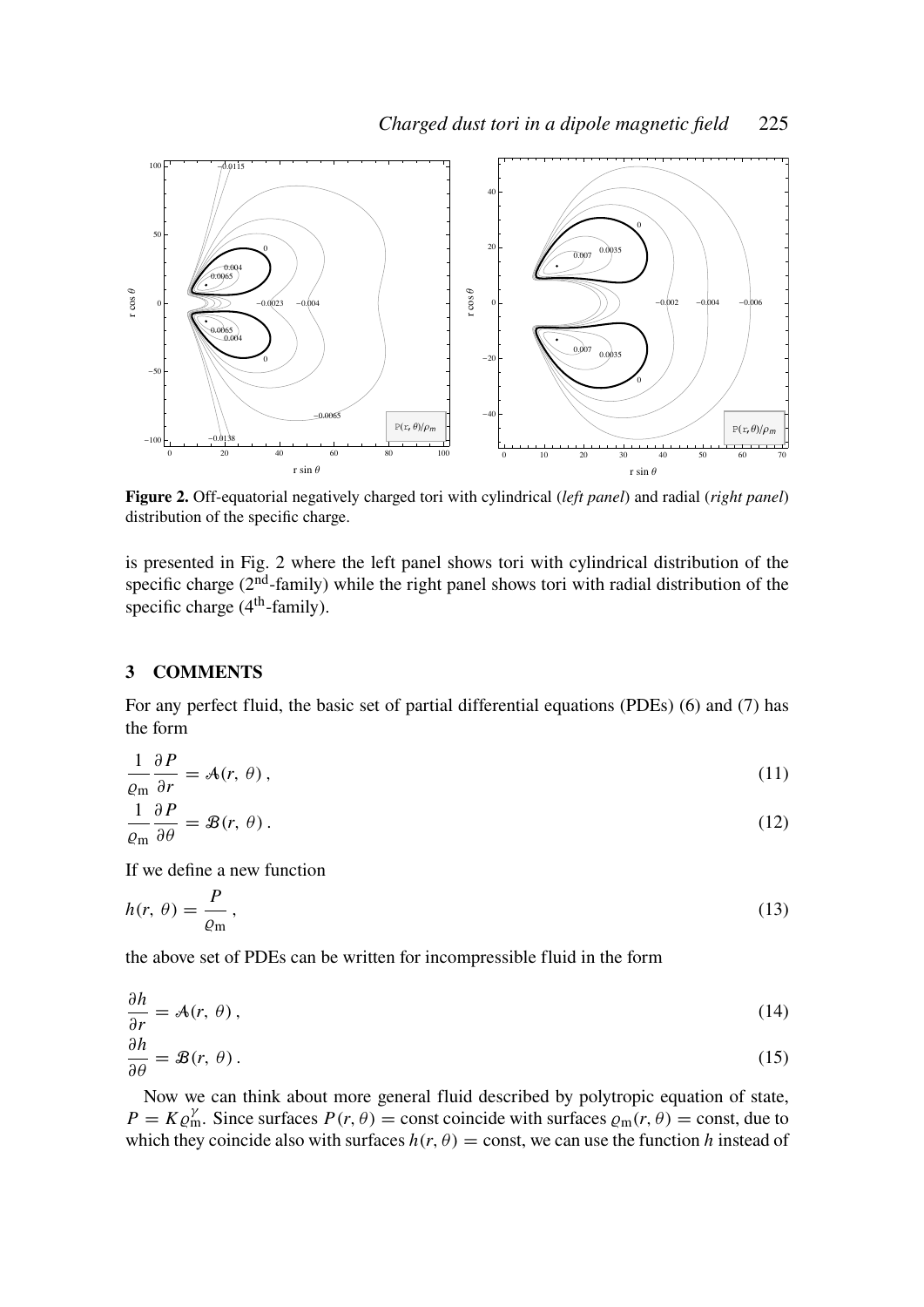pressure *P* in the analysis of stationary configurations also for the polytropic fluid. In this case the set (11) and (12) takes the form

$$
\frac{\partial h}{\partial r} = \frac{\gamma - 1}{\gamma} \mathcal{A}(r, \theta),
$$
  
\n
$$
\frac{\partial h}{\partial \theta} = \frac{\gamma - 1}{\gamma} \mathcal{B}(r, \theta),
$$
\n(17)

being just rescaled version of analogical set (14) and (15) for incompressible fluid. We conclude, therefore, that the results obtained for incompressible fluid are fully relevant also for the polytropic fluid.

#### ACKNOWLEDGEMENTS

The present work was supported by the EU project Synergy CZ.1.07/2.3.00/20.0071. The authors also greatly appreciate support from the Czech Science Foundation (GAČR) through the project 14-37086G.

#### **REFERENCES**

 $\partial \theta$ 

- Abramowicz, M., Jaroszynski, M. and Sikora, M. (1978), Relativistic, accreting disks, *Astronomy and Astrophysics*, 63, pp. 221–224.
- Antonucci, R. R. J. and Miller, J. S. (1985), Spectropolarimetry and the nature of NGC 1068, *Astrophys. J.*, 297, pp. 621–632.
- Cremaschini, C., Kovář, J., Slaný, P., Stuchlík, Z. and Karas, V. (2013), Kinetic Theory of Equilibrium Axisymmetric Collisionless Plasmas in Off-equatorial Tori around Compact Objects, *Astrophys. J. Suppl.*, 209, 15, arXiv: 1309.3979.
- Czerny, B. and Hryniewicz, K. (2011), The origin of the broad line region in active galactic nuclei, *Astronomy and Astrophysics*, 525, L8, arXiv: 1010.6201.
- Dullin, H. R., Horányi, M. and Howard, J. E. (2002), Generalizations of the Störmer problem for dust grain orbits, *Physica D Nonlinear Phenomena*, 171, pp. 178–195, arXiv: nlin/0104057.
- Frank, J., King, A. and Raine, D. J. (2002), *Accretion Power in Astrophysics*, Cambridge University Press, Cambridge, third edition.
- Hönig, S. F. and Kishimoto, M. (2010), The dusty heart of nearby active galaxies. II. From clumpy torus models to physical properties of dust around AGN, *Astronomy and Astrophysics*, 523, A27, arXiv: 0909.4539.
- Howard, J. E., Horányi, M. and Stewart, G. R. (1999), Global Dynamics of Charged Dust Particles in Planetary Magnetospheres, *Phys. Rev. Lett.*, 83, pp. 3993–3996.
- Kato, S., Fukue, J. and Mineshige, S. (2008), *Black-Hole Accretion Disks Towards a New Paradigm*, Kyoto University Press, Kyoto, Japan, ISBN 978-4-87698-740-5.
- Kovář, J., Kopáček, O., Karas, V. and Stuchlík, Z. (2010), Off-equatorial orbits in strong gravitational fields near compact objects – II: halo motion around magnetic compact stars and magnetized black holes, 27(13), 135006, arXiv: 1005.3270.
- Kovář, J., Slaný, P., Cremaschini, C., Stuchlík, Z., Karas, V. and Trova, A. (2014), Electrically charged matter in rigid rotation around magnetized black hole, *Phys. Rev. D*, 90(4), 044029, arXiv: 1409.0418.